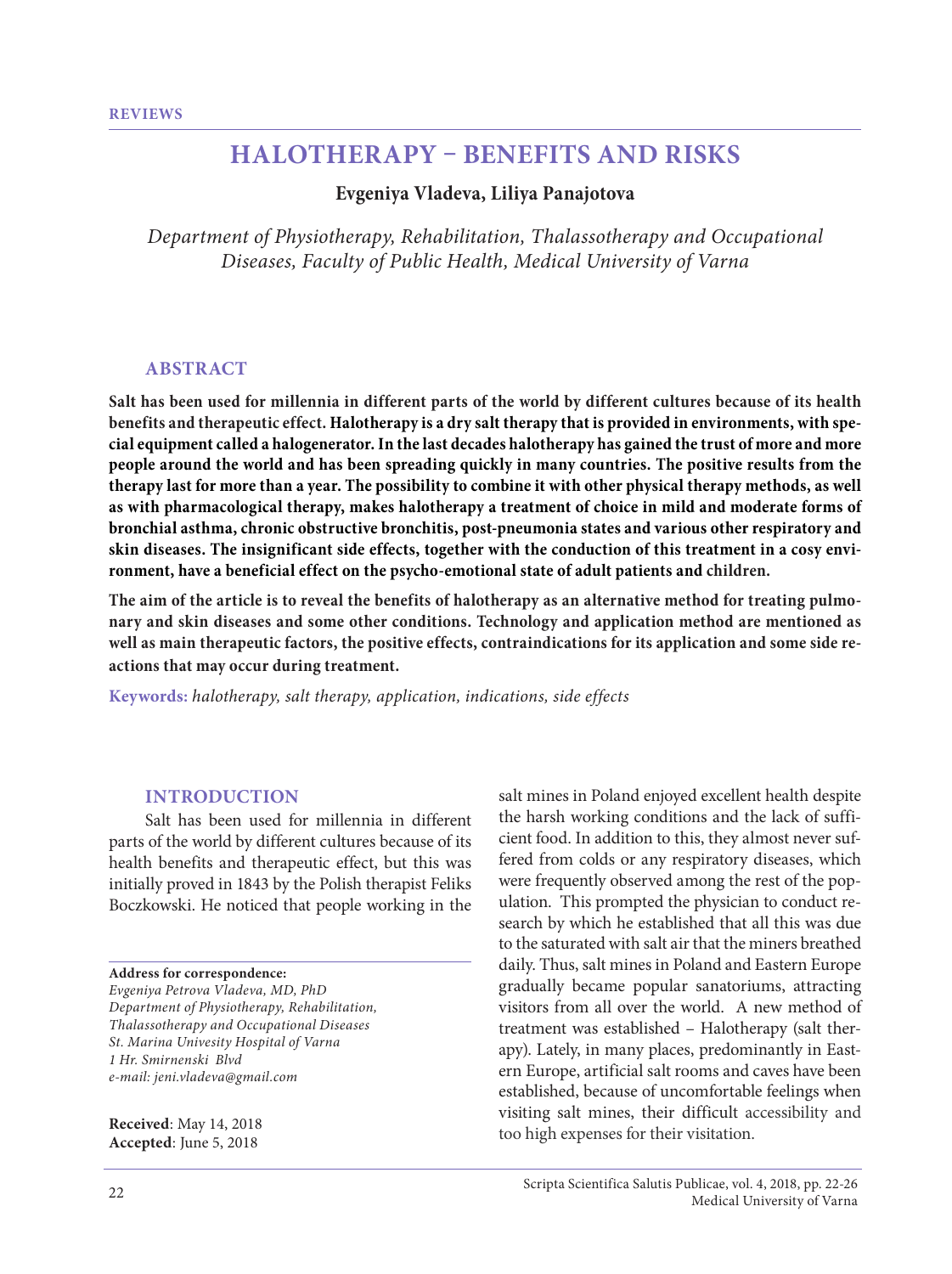In the last decades halotherapy has gained the trust of more and more people around the world and has been spreading quickly to Western Europe, Canada, Israel, North America, and many other countries. Lots of studies that prove its effectiveness and application with different diseases are published.

The aim of the article is to reveal the benefits of halotherapy as an alternative method for treating pulmonary and skin diseases and some other conditions.

# *Halotherapy and salt therapy – what is the difference?*

Salt therapy can be dry or wet. Halotherapy is a dry salt therapy that is provided in environments, supplied with special equipment called a halogenerator. The halogenerator disperses a precise dry salt aerosol into the salt chamber. According to the Salt Therapy Association there are two types of salt rooms – active and passive. Active salt room is supplied with a special piece of equipment known as a halogenerator where pure sodium chloride is placed and dispersed into microsized particles into the air of the salt room. This kind of salt therapy is called halotherapy. Wet salt therapy includes gargling, drinking salt water, bathing in salt water or nasal irrigations (1).

On the other hand in many SPAs there are rooms filled with large amounts of varying types of salt such as Dead Sea, Himalayan, rock salt, Mediterranean, Caribbean, etc. There is no halogenerator in these chambers and they are created to look like salt caves but they do not provide the same salt air particles present in natural salt caves. They are known as passive salt rooms. The temperature, humidity and airflow are controlled but the concentration of sodium chloride is smaller than in dry salt rooms and the stay in these rooms is not considered to be halotherapy. Passive salt rooms provide an environment suitable for relaxation, meditation and improve the psycho-emotional condition of a person (1). As a result of many scientific searches it is proven that salt therapy is based on the inhalation of salt particles into the upper and lower parts of the respiratory system and penetration through the skin of microsized particles. This is possible to happen only by using halogenerators. That clarifies the difference between active and passive salt therapy, and halotherapy and salt therapy.

# *Technology of halotherapy:*

At the base of this technology is the Halocomplex**.** The Halocomplex consists of a chamber with a halogenerator, and walls and floor covered with salt. In most of the cases the walls and floors are made of sea salt, and do not provide the real treatment. The special salt covering on the walls and floor acts as a buffer for air. Dry sodium chloride is produced in this room by a special nebulizer – halogenerator, which brings a flow of clean, dry air, saturated with highly dispersed negatively charged particles of sodium chloride into the salt room. The halogenerator is supplied with microprocessor that monitors the temperature, relative humidity and mass concentration of aerosol in the chamber (2).

# *Application method:*

When conducting the procedure, the patients are left in the salt room or cave for 45 minutes and breathe the saturated with salt air, which is transported to the smallest of the bronchi as well as to the sinuses and the nasal cavity. The halotherapy rooms have air with low humidity and a temperature in the comfort zone – 22-24°. The low humidity in the room is of vital importance. There are no requirements for special clothing or other equipment. Benefits are better if patients are bare-legged. The number of sessions depends on the patient's condition and the disease treated. Twelve to twenty sessions for 45 minutes each and for a short period of time are recommended for patients with chronical pulmonary diseases like asthma, bronchitis, sinusitis, COPD, allergic disease (3).

The main therapeutic factor is sodium chloride with an aerosol particle size of 2 to 5 millimicrons. A study by Chervinskaya, including 124 patients with different pulmonary diseases, showed a considerable improvement of the clinical status of the majority of the participants after a one-hour stay in a salt room daily for a period of 15-20 days (4). Similar results were observed in another study based on a chemiluminescent test in 49 patients with chronic obstructive bronchitis. Halotherapy leads to positive changes in the oxidation of free radicals, improves local immunity and the clinical presentation of the disease  $(5,6)$ .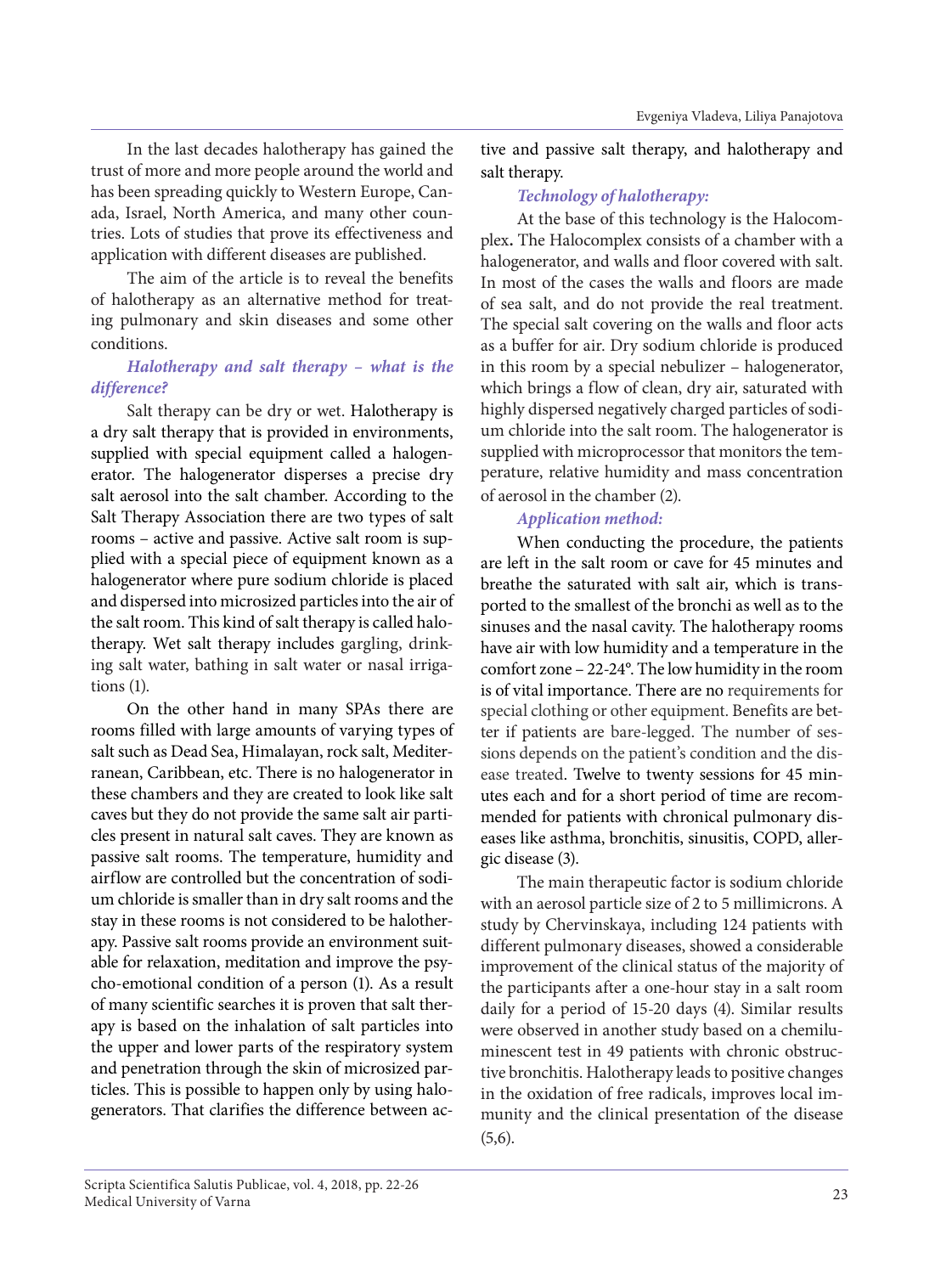**The mechanisms of action** of halotherapy are manifold:

- mucolytic
- $\diamond$  antibacterial
- anti-inflammatory
- $\diamond$  immunomodulating
- hyposensitizing.

Halotherapy is a natural and safe treatment without serious side effects. This method is very beneficial for the overall wellness of a person by improving function and removing toxic substances from respiratory system, improving the function and appearance of the skin, boosting the immune system and reducing stress.

There is evidence from several scientific researches that inhaled dry salt particles have bactericidal, moistening and anti-inflammatory properties, which may reduce inflammation in the entire respiratory tract and widen the airway passages. Salt inhalation leads to a quicker improvement of the parameters of respiratory failure, which can be observed in the worsening of obstructive pulmonary diseases (6). Dry salt particles accelerate the transportation of mucus, the elimination of residual toxic substances and foreign allergens. The application of salt therapy thus results in a clean respiratory system with higher oxygen intake, increases energy and improves the immune system.

Scientific researches have confirmed that halotherapy has an influence over superficial and deeper skin layers providing healing and cosmetic effects. This increases activity of the skin cell ion channels, activates electrophysiological activity and improves skin's protective properties. Halotherapy leads to pH normalization and stimulates reparative and regenerative processes in the epidermis and derma, increasing skin rigidity (7). Dry salt improves skin microcirculation and cellular membrane activity, enhances skin regeneration and elasticity, and reduces wrinkles and edema.

# *The positive effects of halotherapy:*

The efficiency of salt therapy is mainly due to three reasons:

1. salt has an antibacterial, antimycotic and anti-inflammatory effect (it has been established that the environment in salt rooms is three

times more sterile than the cleanest operating room);

- 2. salt has a natural ability to emit negative ions, neutralizing a positive charge;
- 3. salt is superabsorbent when it is dry.

# *Indications for use:*

Halotherapy is indicated in most **respiratory diseases**, including:

- $\Leftrightarrow$  respiratory tract infections
- $\text{\textdegree}$  asthma (8,9)
- allergic and chronic bronchitis
- $\diamond$  frequent colds
- $\diamond$  pharyngitis
- $\diamond$  sinusitis
- $\diamond$  rhinitis
- $\diamond$  tonsillitis
- $\diamond$  pneumonia, after an acute stage
- $\diamond$  cystic fibrosis.

It has been proven that this is a highly effective way of positively influencing numerous respiratory diseases with a prompt resolution of symptoms, improvement of pulmonary ventilation and tolerance of physical strain, as well as increase in the immunity and protective capacity of the organism (10).

Immunological and cardiorespiratory indicators were studied in 88 metallurgists diagnosed with a toxic dust bronchitis. The conducted therapy consisted of sinusoidal modulated current and ultrasound in the intercostal region, and respiratory exercises combined with massage and halotherapy. The patients were divided into three groups:

- 1. halotherapy and ultrasound treatment;
- 2. halotherapy and sinusoidal modulated current treatment, and
- 3. halotherapy alone.

The study proves that combining halotherapy with the use of physiotherapy equipment increases the efficiency of salt therapy by 86.5%. The combination of electric current procedures and halotherapy can be used both for treatment and prevention of obstructive syndrome in toxic dust bronchitis (11).

Because of the influence of halotherapy over superficial and deeper skin layers which increases the activity of the skin cell ion channels, activates electrophysiological activity and improves skin's protec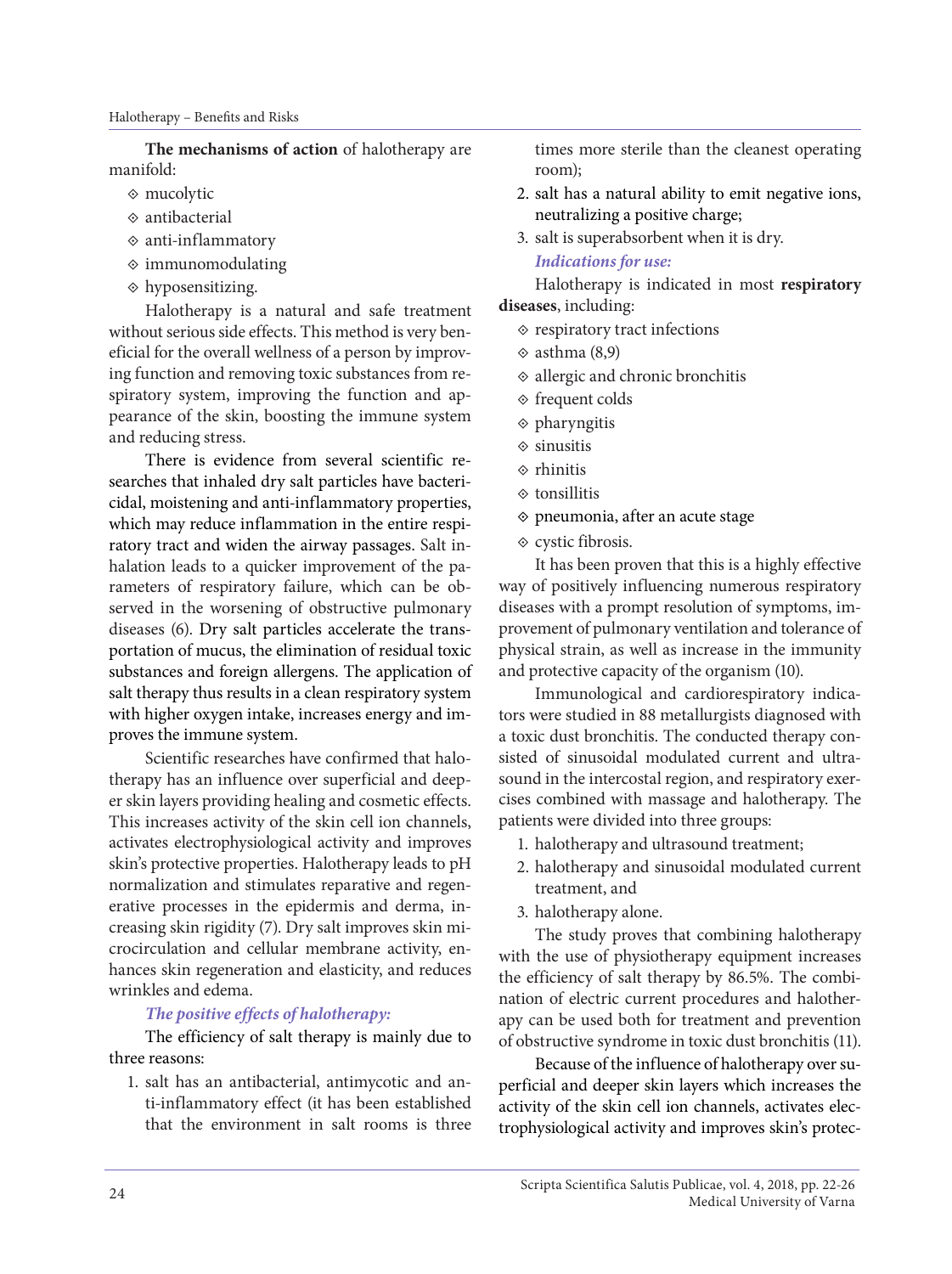tive properties this treatment can provide healing and cosmetic effects. Halotherapy leads to pH normalization. It stimulates restorative and regenerative processes in the epidermis and derma, resulting in an increase in skin rigidity (7). Dry salt improves skin microcirculation and cellular membrane activity, enhances skin regeneration and elasticity, and reduces wrinkles and edema. Halotherapy can be applied in some **skin diseases (12)** such as:

- Psoriasis
- Eczema
- **♦** Dermatitis
- $\Diamond$  Acne
- Rosacea
- Onychomycosis
- $\diamond$  Skin aging

Halotherapy is conducted in a pleasant and cosy environment, which has a beneficial effect on the psycho-emotional state of the patients. This treatment can be used with some **psychosomatic conditions** including:

- $\diamond$  stress and fatigue;
- headache,

and also for increasing immune reactivity.

Salt therapy is recommended as an additional treatment for some pediatric diseases. It is safe, noninvasive, with no side effects and potential health risks. Clinical researches have proven that children react quicker and more intensively. There is evidence about the high effectiveness of halotherapy for prophylaxis in frequently ill children and the possibility of its use for the treatment of acute respiratory diseases with children affected with chronic ears, nose and throat (ENT) disorders, respiratory and skin problems (13). This treatment is easily workable with children. There are special salt rooms supplied with toys and occupational appliances which makes children feel calm and comfortable.

# *Side effects:*

During the treatment itself, certain side effects might be observed, such as increased coughing and more abundant secretion, which is actually considered a positive effect because it leads to respiratory tract clearing and it is a signal for a change and adaptation of the organism to the specific irritant.

Skin irritations are rare side effects and are normally resolved by the third or fifth session. Conjunctivitis as result of irritation of the mucoid membrane is rarely observed. It is not a reason to interrupt the sessions. In such cases, it is recommended to keep the eyes closed when spending time in the salt room (14).

**Contraindications** include hyperthyroidism, active tuberculosis, high-grade hypertension, cardiovascular and respiratory failure, acute-stage blood disorders, contagious diseases, fever, open wounds and malignant diseases. Caution should be exercised when prescribing this therapy to patients with claustrophobia.

# **CONCLUSION**

Halotherapy is an alternative treatment method in numerous respiratory and skin diseases. It has insignificant side effects. It is conducted in a pleasant and cosy environment, which has a beneficial effect on the psycho-emotional state of the patients. This treatment is easily workable with children. The positive results from the therapy last for more than a year. The possibility to combine it with other physical therapy methods, as well as with pharmacological therapy, makes halotherapy a treatment of choice in mild and moderate forms of bronchial asthma, chronic obstructive bronchitis, post-pneumonia states and various other respiratory and skin diseases.

#### **REFERENCES**

- **1.** https://www.salttherapyassociation.org/ about-salt-therapy/types-of-salt-therapy/
- **2.** Chervinskaia A. The scientific validation and outlook for the practical use of halo-aerosol therapy. Vopr Kurortol Fizioter Lech Fiz Kult. 2000; (1):21-4.
- **3.** Chervinskaya AV, Zilber NA. Halotherapy for treatment of respiratory diseases. J Aerosol Med. 1995; 8(3):221-32.
- **4.** Abdrakhmanova LM, Farkhutdinov UR, Farkhutdinov RR. Effectiveness of halotherapy of chronic bronchitis patients. Vopr Kurortol Fizioter Lech Fiz Kult. 2000; (6):21-4.
- **5.** Farkhutdinov UR, Abdrakhmanova LM, Farkhutdinov RR. Effects of halotherapy on free radical oxidation in patients with chronic bronchitis. Klin Med (Mosk). 2000; 78(12):37-40.
- **6.** Opriţa B, Pandrea C, Dinu B, Aignătoaie B. Saltmed – the therapy with sodium chloride dry aero-